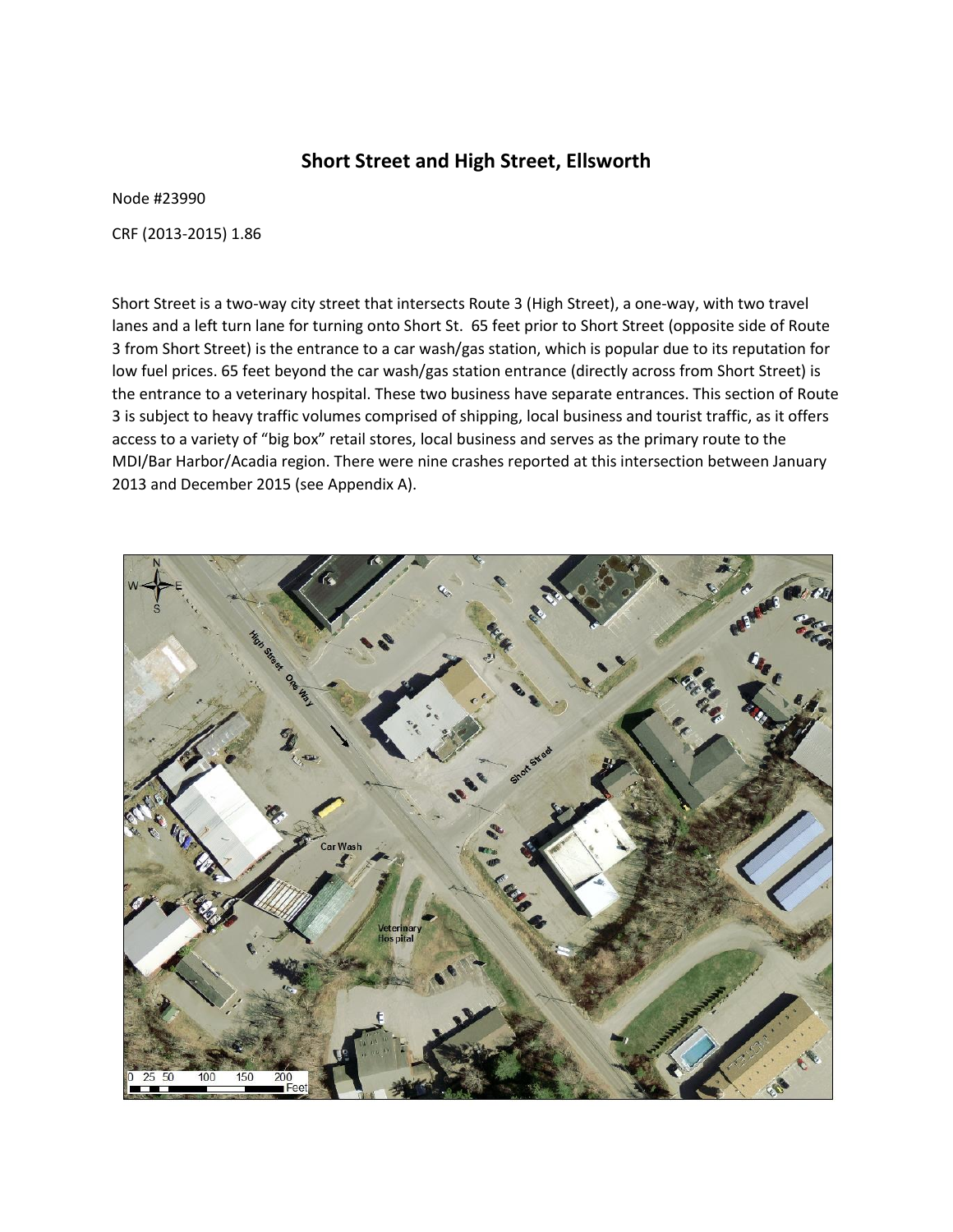Because Short Street is the "last chance" to exit the one-way section of High Street, and connects Routes 1 & 3, many patrons of the car wash and veterinary hospital cross Route 3 to get onto Short Street. From the Car Wash, this involves cutting across three lanes of one-way traffic (see Photo A). From the veterinary hospital, it involves going the wrong way on a one-way across two lanes of traffic. Vehicles also regularly cross High Street from Short Street to get to the car wash, going the wrong way for 65 feet or for 25 feet and entering the exit. Five of the nine crashes reported at this location involved vehicles crossing Route 3 from the car wash to Short Street, and one involved a crossing from the veterinary hospital to Short Street.

Sight obstructions to the northwest can make it difficult for traffic exiting Short Street to do so safely from the existing location of the stop sign & stop line. From the painted stop line on Short Street looking northwest a sign, parked vehicles, and snow storage in the winter months, can limit the visibility of traffic on High Street (see Photo B). These obstructions restrict sight of traffic in the left designated turn lane for vehicles turning onto Short Street and the lane that they are entering (the left through lane). The limited visibility causes drivers on Short Street waiting to pull out to creep closer to the end of the road in an effort to see when they have a clear window to pull out (see Photo C). Traffic in the far left lane turning from Route 3 onto Short Street regularly cuts short the turn , cutting into the lane where entering traffic may be waiting (see Photo D). The combined factors of waiting vehicles creeping further into the intersection to enhance visibility (without curbing adjustments), wrong way movements onto Route 3 from Short Street into the car wash and traffic turning tightly onto Short Street from Route 3, creates risk. One crash evidenced this scenario within the 2013-2015 study period.

Two additional crashes at this node were associated with vehicles performing lane changes while traveling this section of High Street, which has three lanes up to Short Street, and two lanes thereafter (see Photo E).

To improve safety at this intersection, the following short-term, low-cost improvements are recommended:

- 1. Modify the southwest bound entrance to eastbound Route 3
	- a. The double yellow line on Short Street and the painted stop line should be brought towards Route 3, approximately 3 feet behind the curbline. These changes will allow southwest bound Short Street traffic to see without obstruction to the northwest, as well as provide visual cues to traffic turning onto Short Street from Route 3, encouraging vehicles to turn cleanly into the northeast bound travel lane (see Photo F).
	- b. Relocate the stop sign for southwest bound Short Street to 3 feet northeast of the left turn lane curb line.
- 2. The car wash's street-level "Propane Fill Station" sign between the entrances for the car wash and the veterinary hospital should be relocated to enhance visibility of oncoming traffic for vehicles exiting the veterinary hospital (see Photo G).
- 3. Redesign and construct a right-angled curb at Short Street to discourage traffic from turning right, entering the one way going the wrong way (from Short Street to the car wash). This change will also provide a physical barrier protecting traffic turning onto Route 3 from traffic turning left onto Short Street from east bound Route 3 in the left turn lane. (see Photo H).
- 4. Enhanced Signage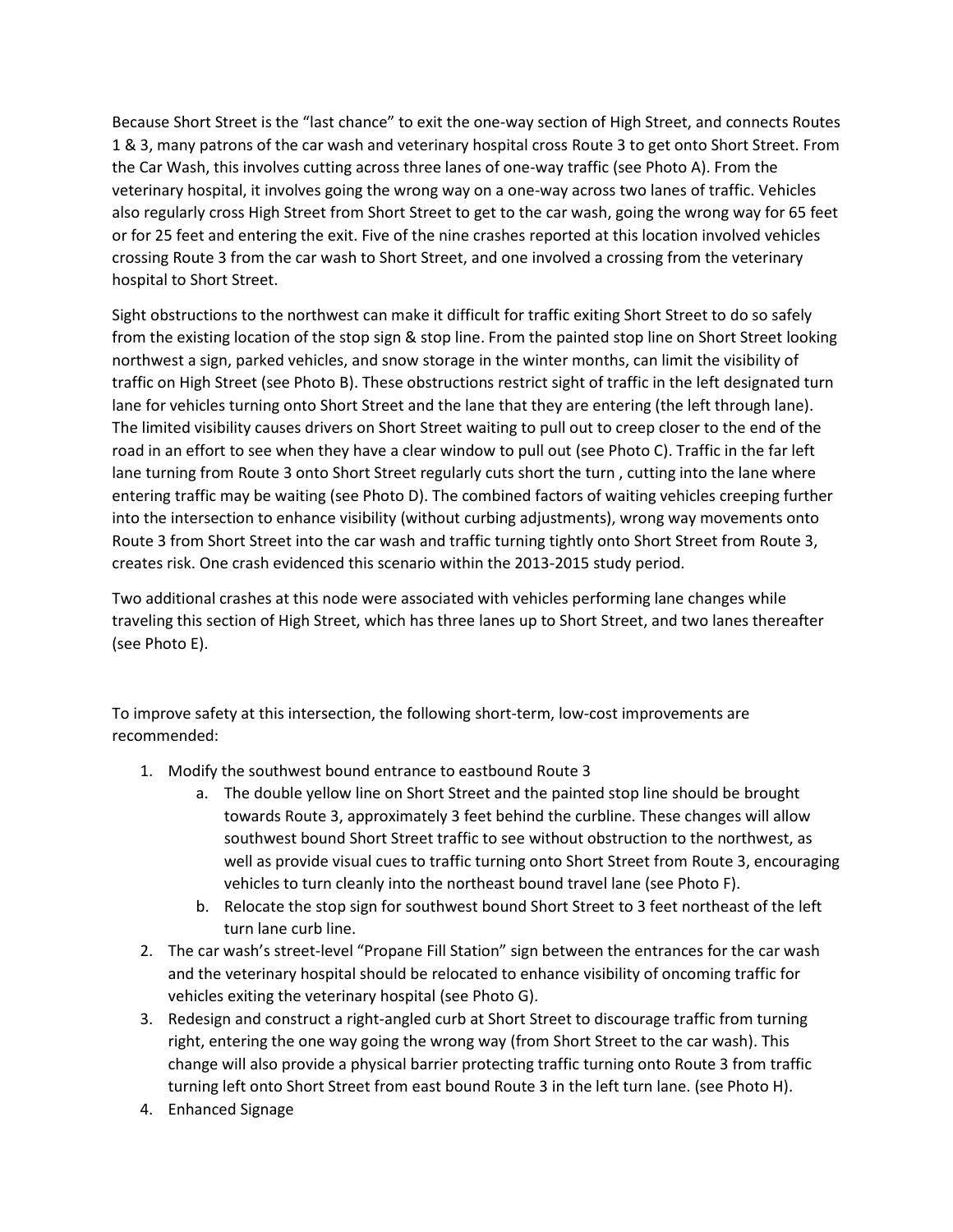- a. Improve overhead lane designation signage with destination signage
- b. Install roadside signage on the left & right of Route 3 to reduce unnecessary lane changes along this one-way stretch.

Long-term planning considerations to improve the safety at this intersections should include:

- 5. Consider Business Access Changes
	- a. Consider consolidating the separate entrances of the car wash and the veterinary hospital with a single shared entrance of moderate width.
	- b. Consider making the existing entrance to the car wash a restricted right in only entrance.
	- c. Consider consolidating the separate exits of the car wash and the veterinary hospital with a single shared exit (or an exit to access Route 3 to Short Street & a right turn only exit)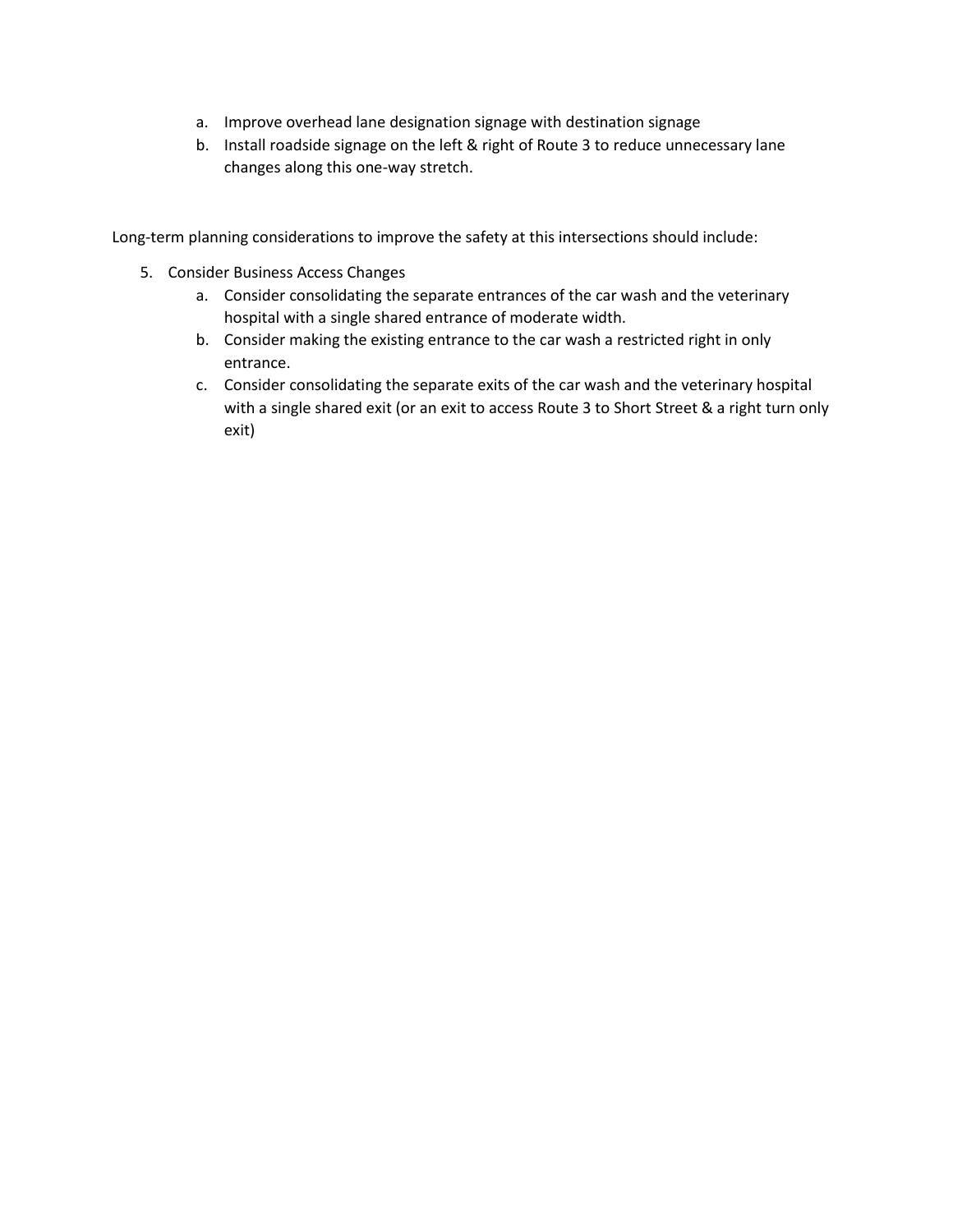

**Photo A.** Car wash patrons often travel across three lanes of traffic on High Street to get to Short Street.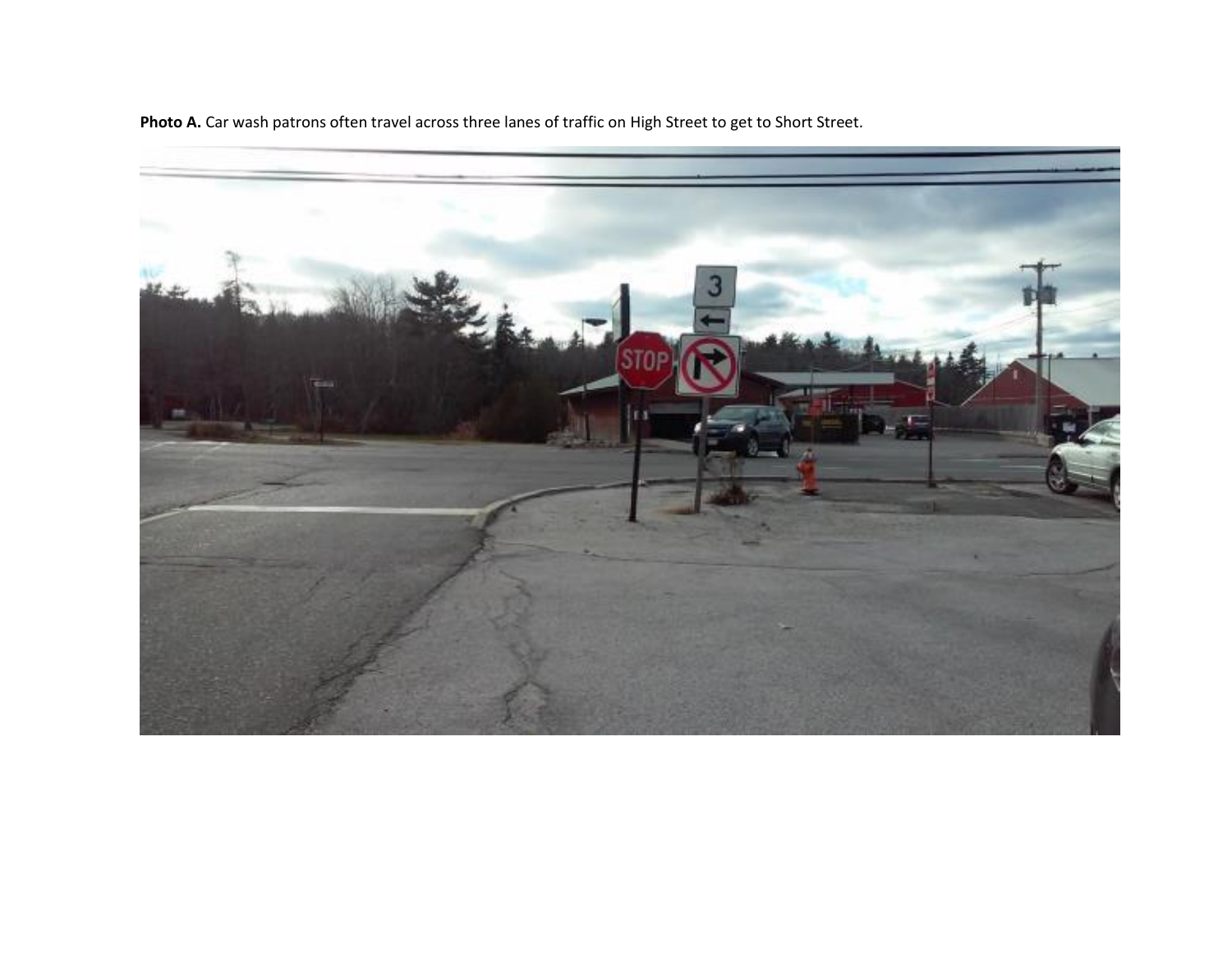

**Photo B.** Motorists on Short Street waiting to turn face numerous barriers to visibility, making it hard to judge when it is safe for them to proceed.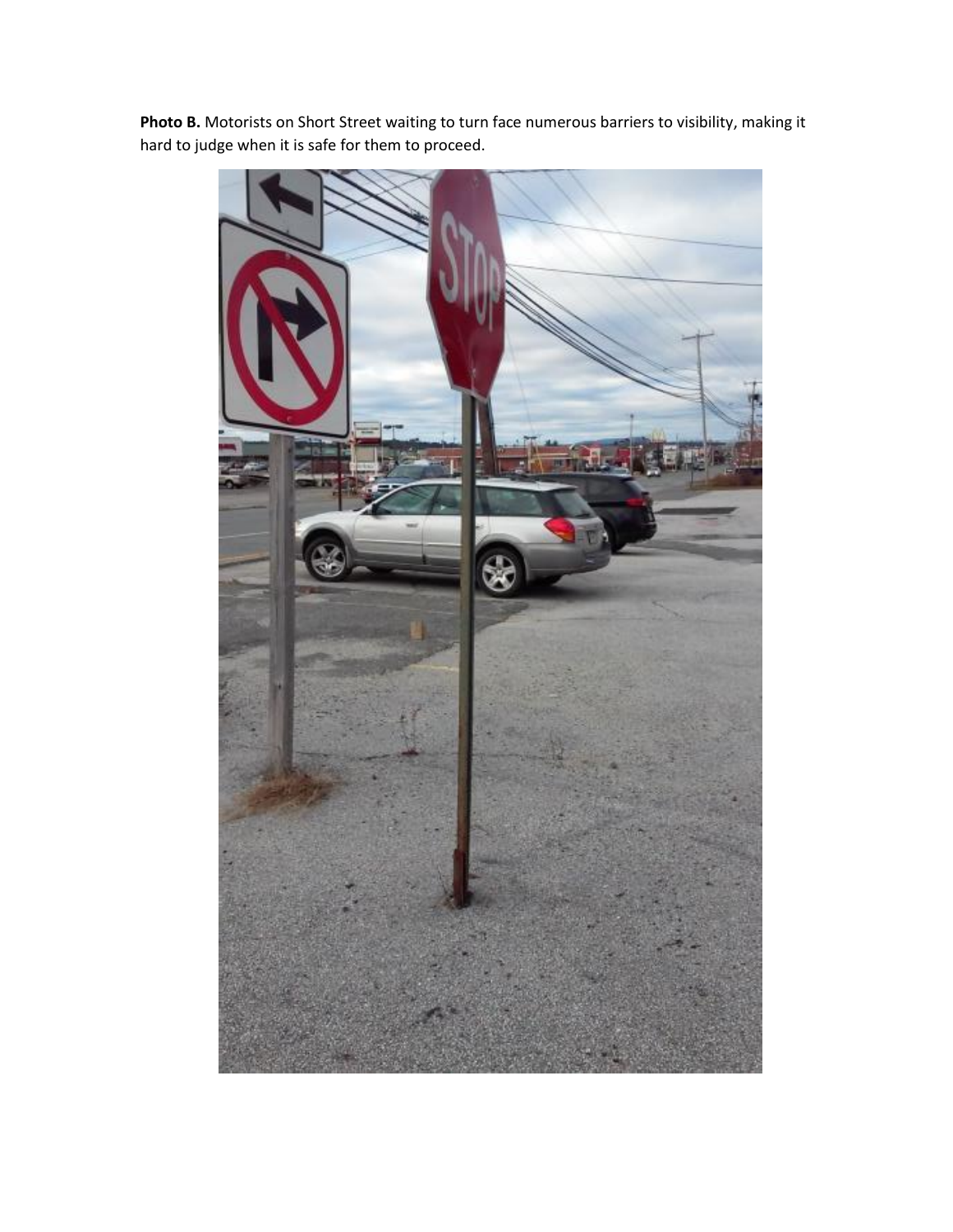Photo C. Motorists on Short Street waiting to turn often pull close to High Street to enhance their view of oncoming traffic. Note the location of the painted stop line beneath the rear axle of the stopped vehicle in this photo.

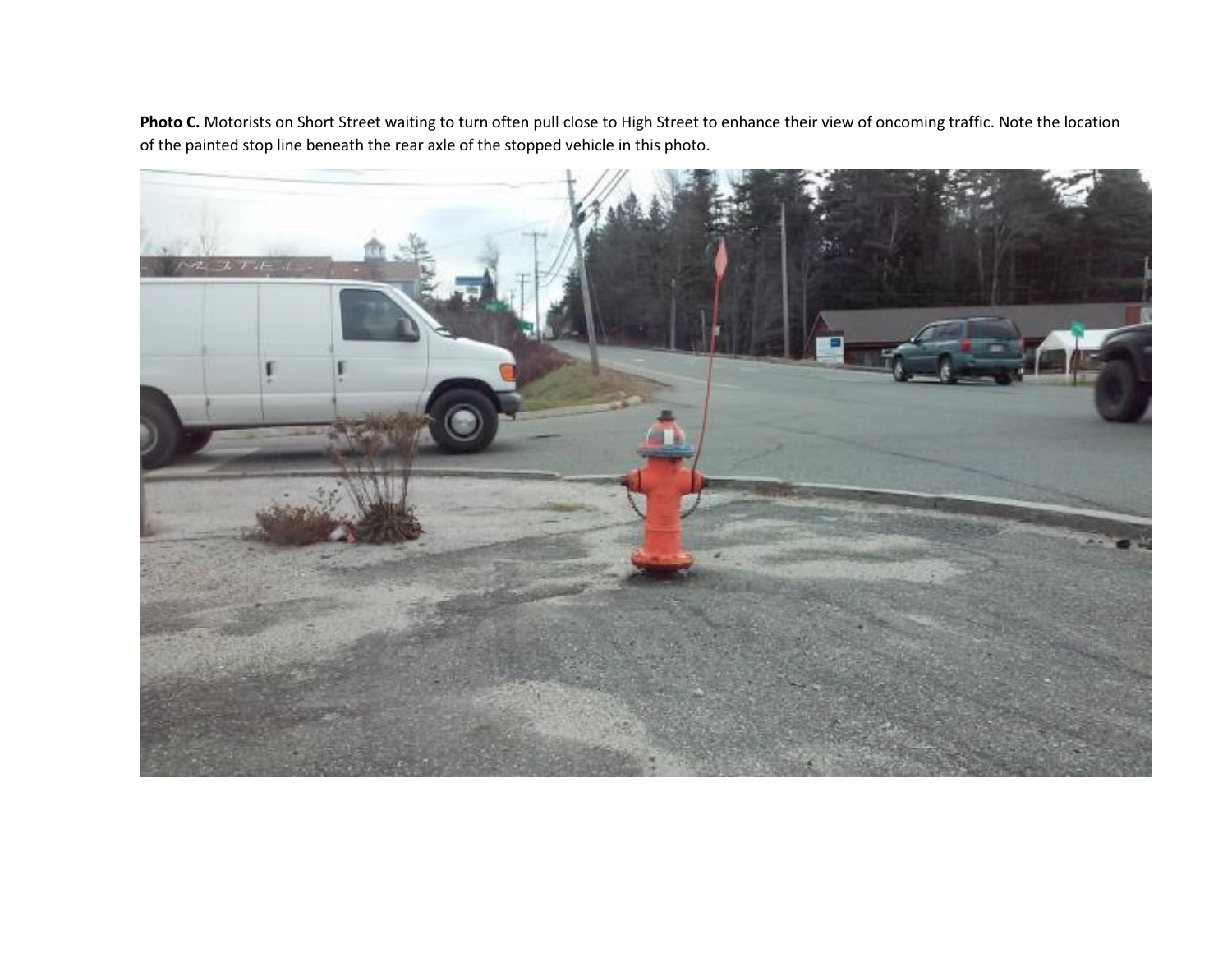Photo D. Motorists turning onto Short Street from High Street often make a shallow turn, causing them to drift into the lane where turning traffic waits.

![](_page_6_Picture_1.jpeg)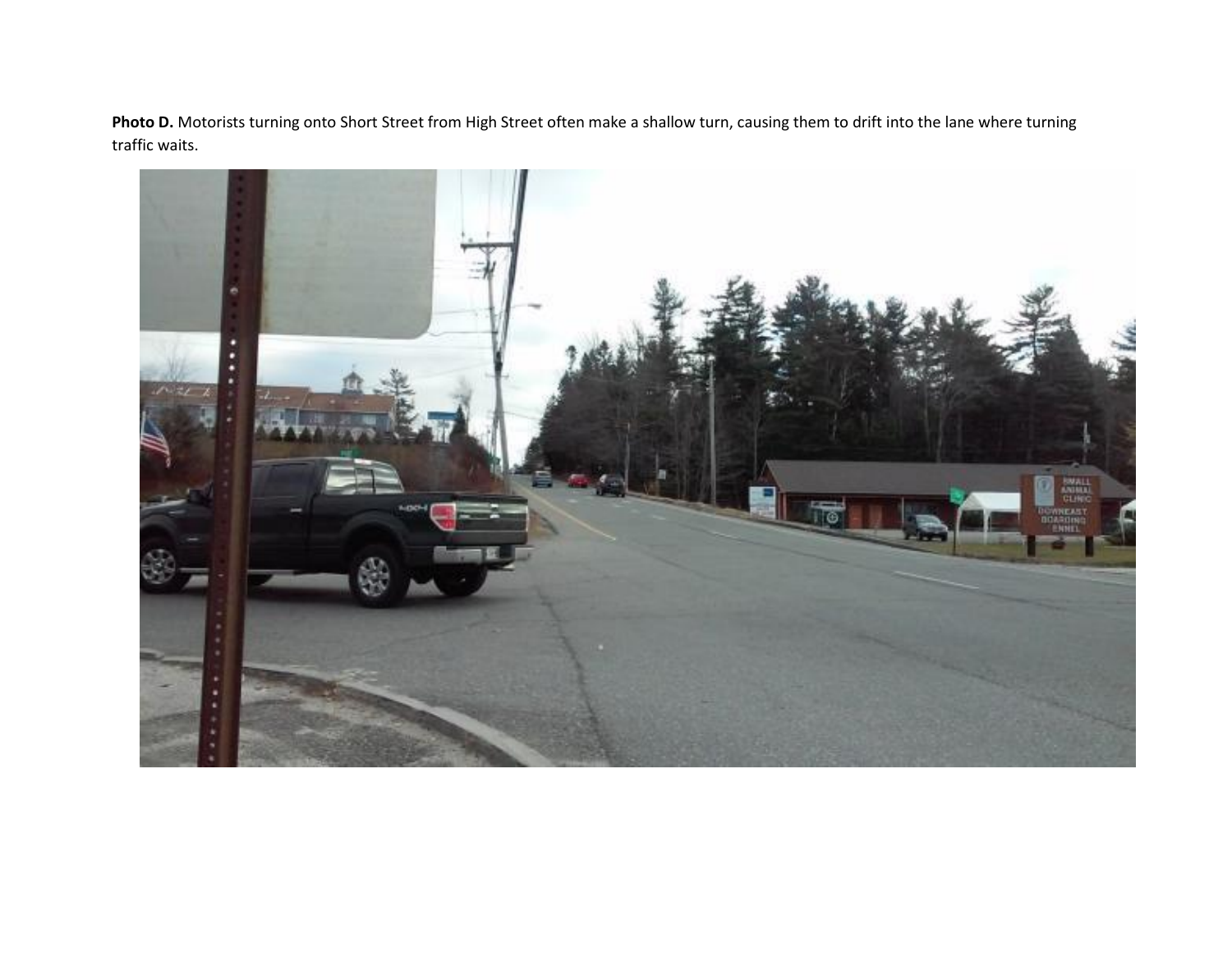**Photo E.** This section of High Street, which has three lanes up to Short Street, and two lanes proceeding south.

![](_page_7_Picture_1.jpeg)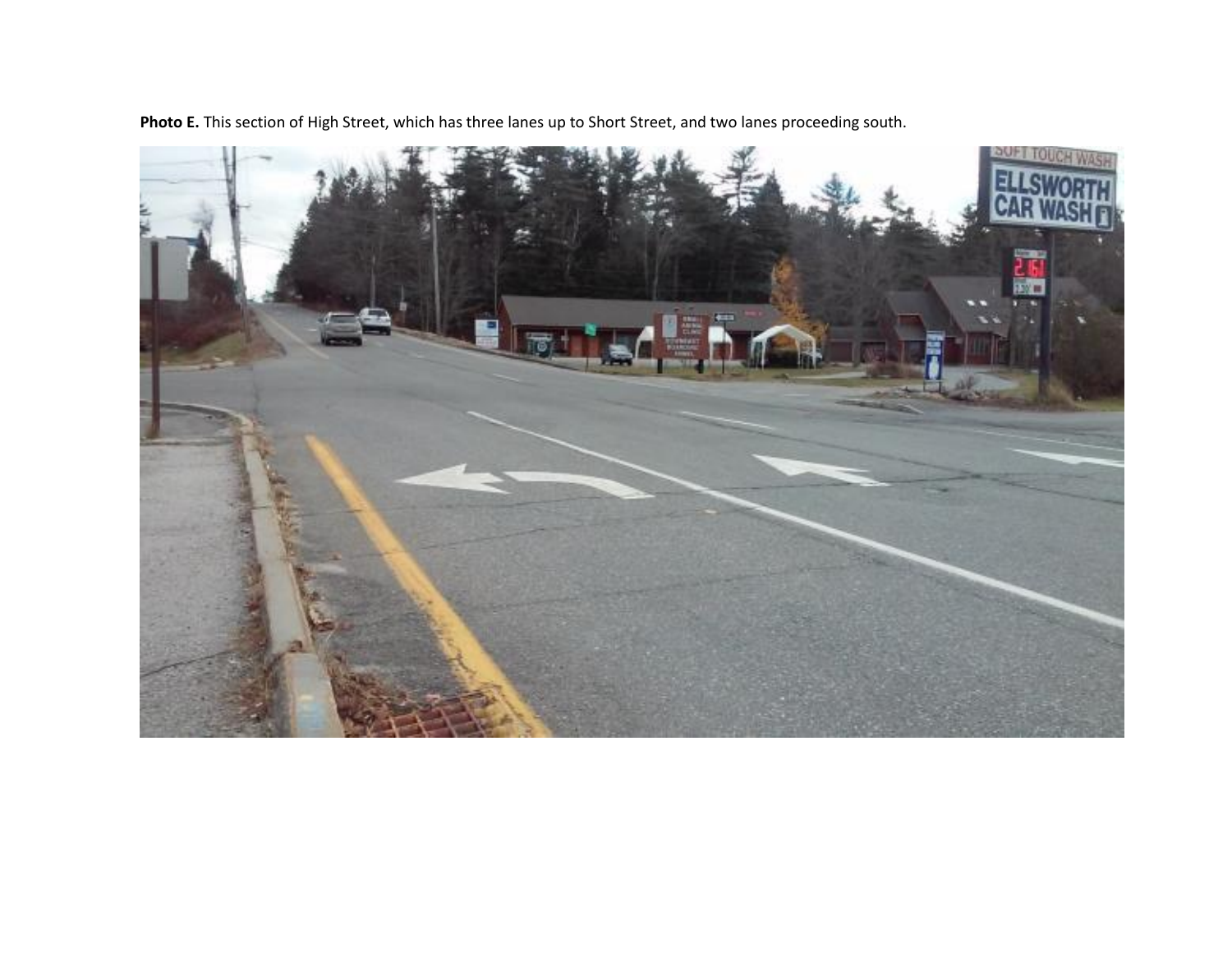![](_page_8_Picture_0.jpeg)

**Photo F.** Relocate the stop line and extend the yellow line on Short Street.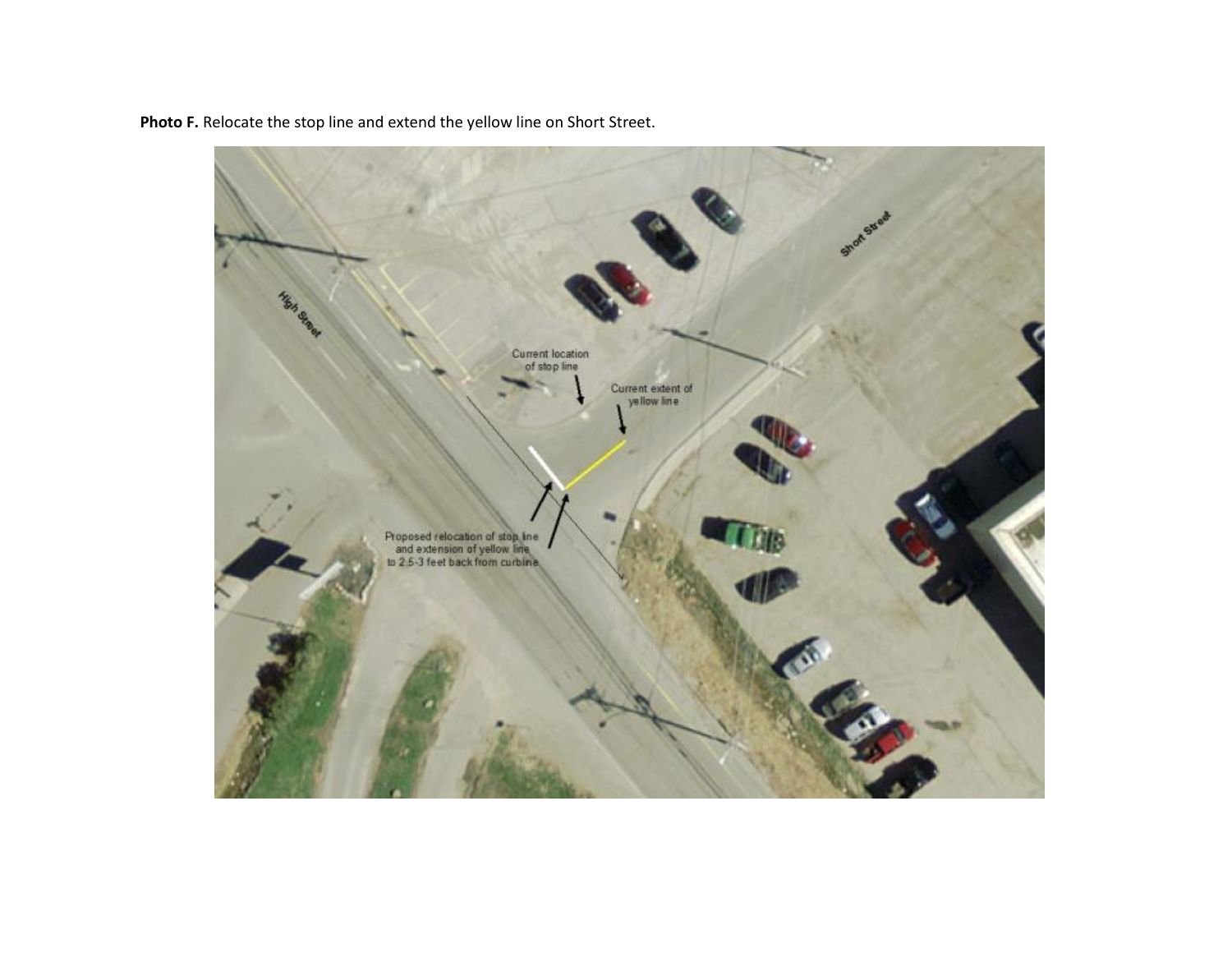**Photo G.** Relocate the street-level sign on High Street.

![](_page_9_Picture_1.jpeg)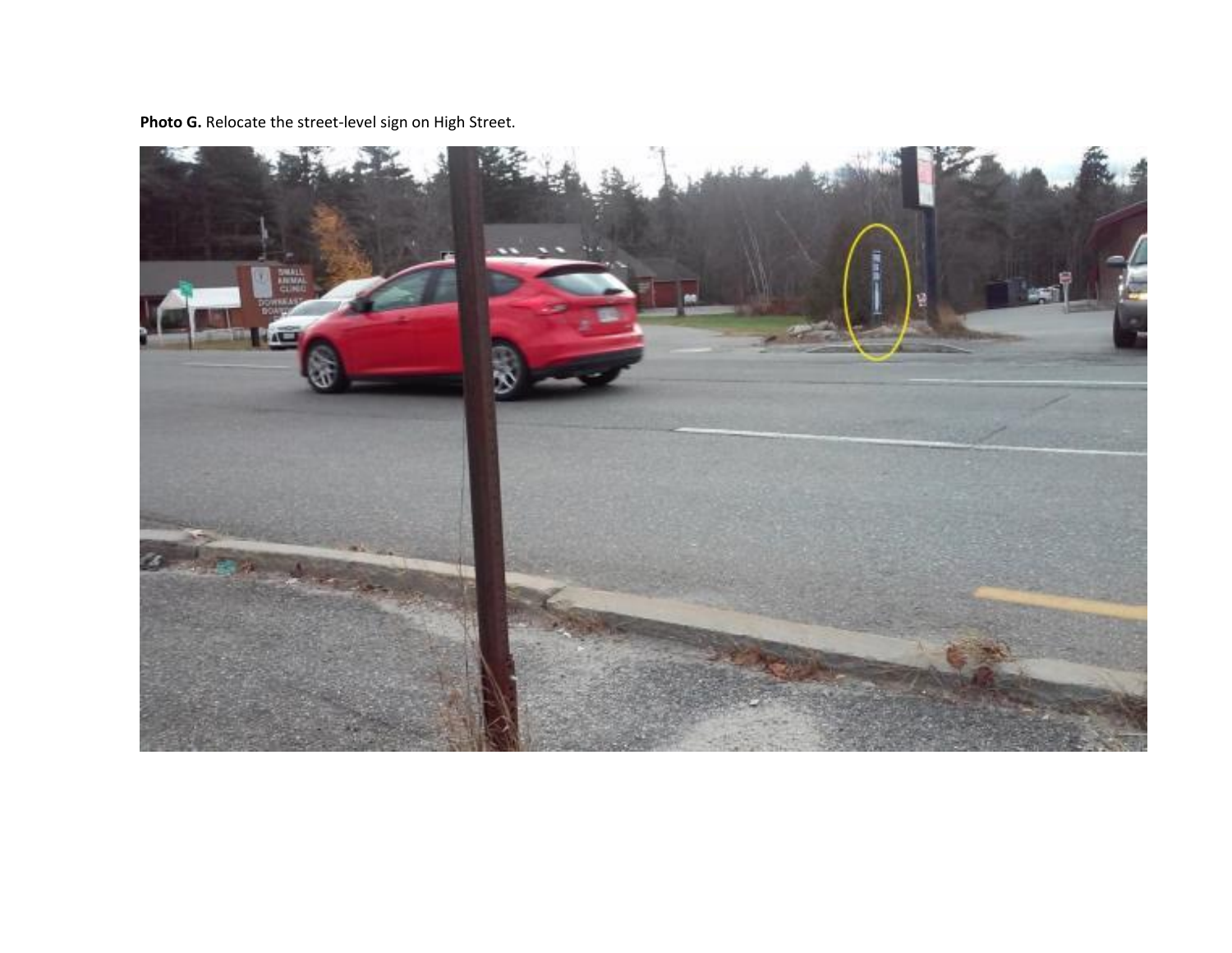![](_page_10_Picture_0.jpeg)

**Photo H.** Redesign and reconstruct the curb on Short Street.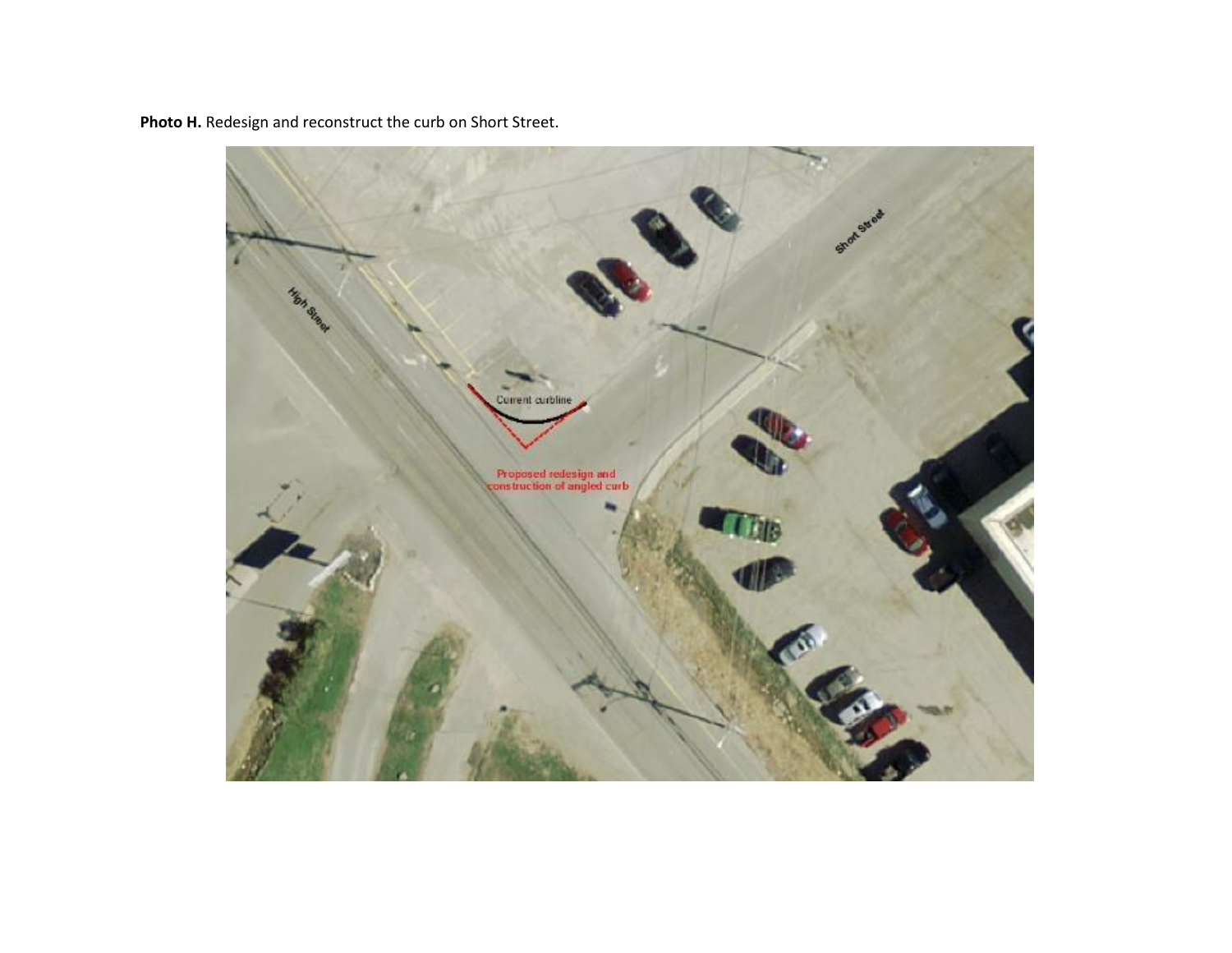![](_page_11_Picture_0.jpeg)

**Photo I.** Recommendation 4: Future consolidation of High Street business entrances in this area